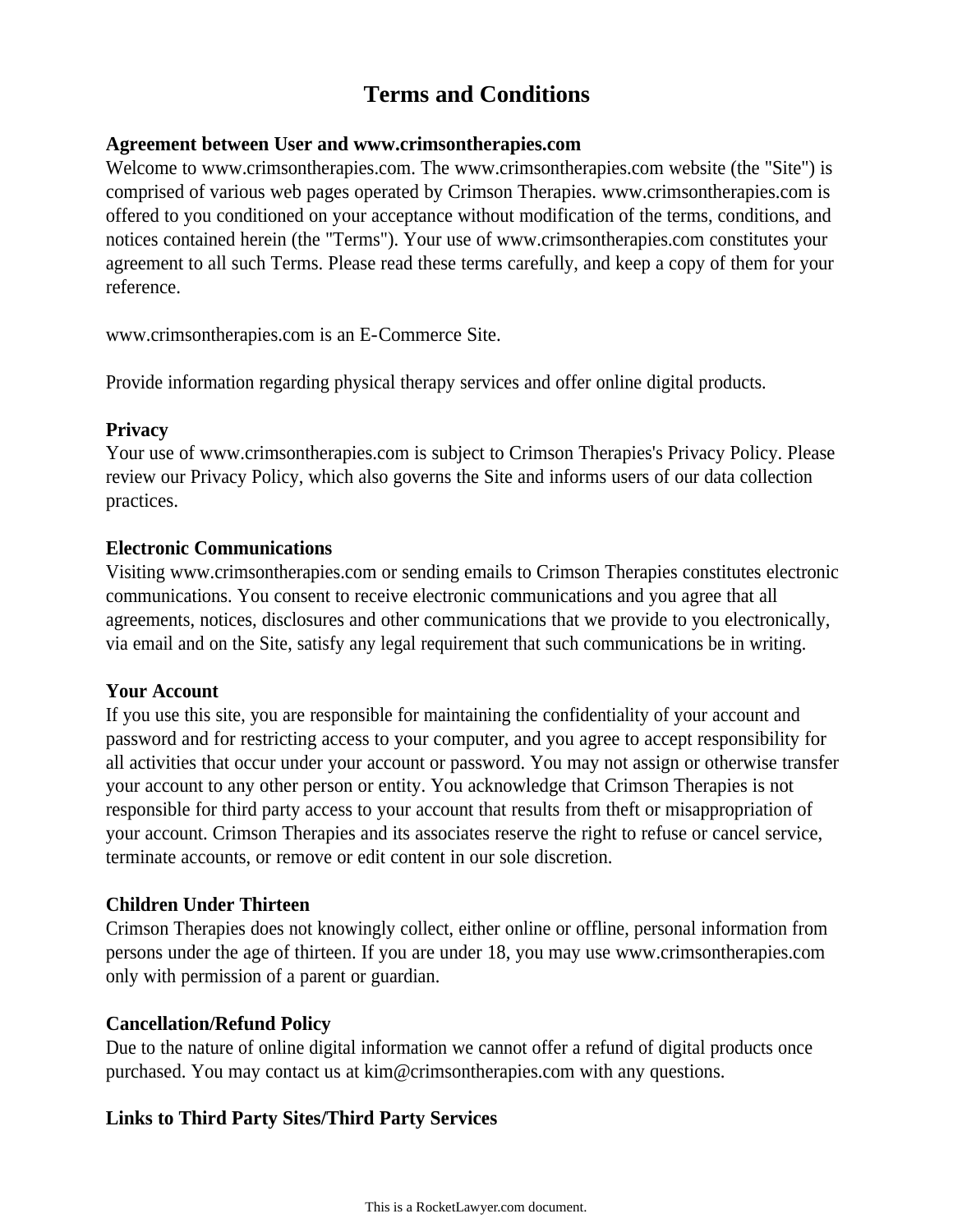www.crimsontherapies.com may contain links to other websites ("Linked Sites"). The Linked Sites are not under the control of Crimson Therapies and Crimson Therapies is not responsible for the contents of any Linked Site, including without limitation any link contained in a Linked Site, or any changes or updates to a Linked Site. Crimson Therapies is providing these links to you only as a convenience, and the inclusion of any link does not imply endorsement by Crimson Therapies of the site or any association with its operators.

Certain services made available via www.crimsontherapies.com are delivered by third party sites and organizations. By using any product, service or functionality originating from the www.crimsontherapies.com domain, you hereby acknowledge and consent that Crimson Therapies may share such information and data with any third party with whom Crimson Therapies has a contractual relationship to provide the requested product, service or functionality on behalf of www.crimsontherapies.com users and customers.

# **No Unlawful or Prohibited Use/Intellectual Property**

You are granted a non-exclusive, non-transferable, revocable license to access and use www.crimsontherapies.com strictly in accordance with these terms of use. As a condition of your use of the Site, you warrant to Crimson Therapies that you will not use the Site for any purpose that is unlawful or prohibited by these Terms. You may not use the Site in any manner which could damage, disable, overburden, or impair the Site or interfere with any other party's use and enjoyment of the Site. You may not obtain or attempt to obtain any materials or information through any means not intentionally made available or provided for through the Site.

All content included as part of the Service, such as text, graphics, logos, images, as well as the compilation thereof, and any software used on the Site, is the property of Crimson Therapies or its suppliers and protected by copyright and other laws that protect intellectual property and proprietary rights. You agree to observe and abide by all copyright and other proprietary notices, legends or other restrictions contained in any such content and will not make any changes thereto.

You will not modify, publish, transmit, reverse engineer, participate in the transfer or sale, create derivative works, or in any way exploit any of the content, in whole or in part, found on the Site. Crimson Therapies content is not for resale. Your use of the Site does not entitle you to make any unauthorized use of any protected content, and in particular you will not delete or alter any proprietary rights or attribution notices in any content. You will use protected content solely for your personal use, and will make no other use of the content without the express written permission of Crimson Therapies and the copyright owner. You agree that you do not acquire any ownership rights in any protected content. We do not grant you any licenses, express or implied, to the intellectual property of Crimson Therapies or our licensors except as expressly authorized by these Terms.

## **International Users**

The Service is controlled, operated and administered by Crimson Therapies from our offices within the USA. If you access the Service from a location outside the USA, you are responsible for compliance with all local laws. You agree that you will not use the Crimson Therapies Content accessed through www.crimsontherapies.com in any country or in any manner prohibited by any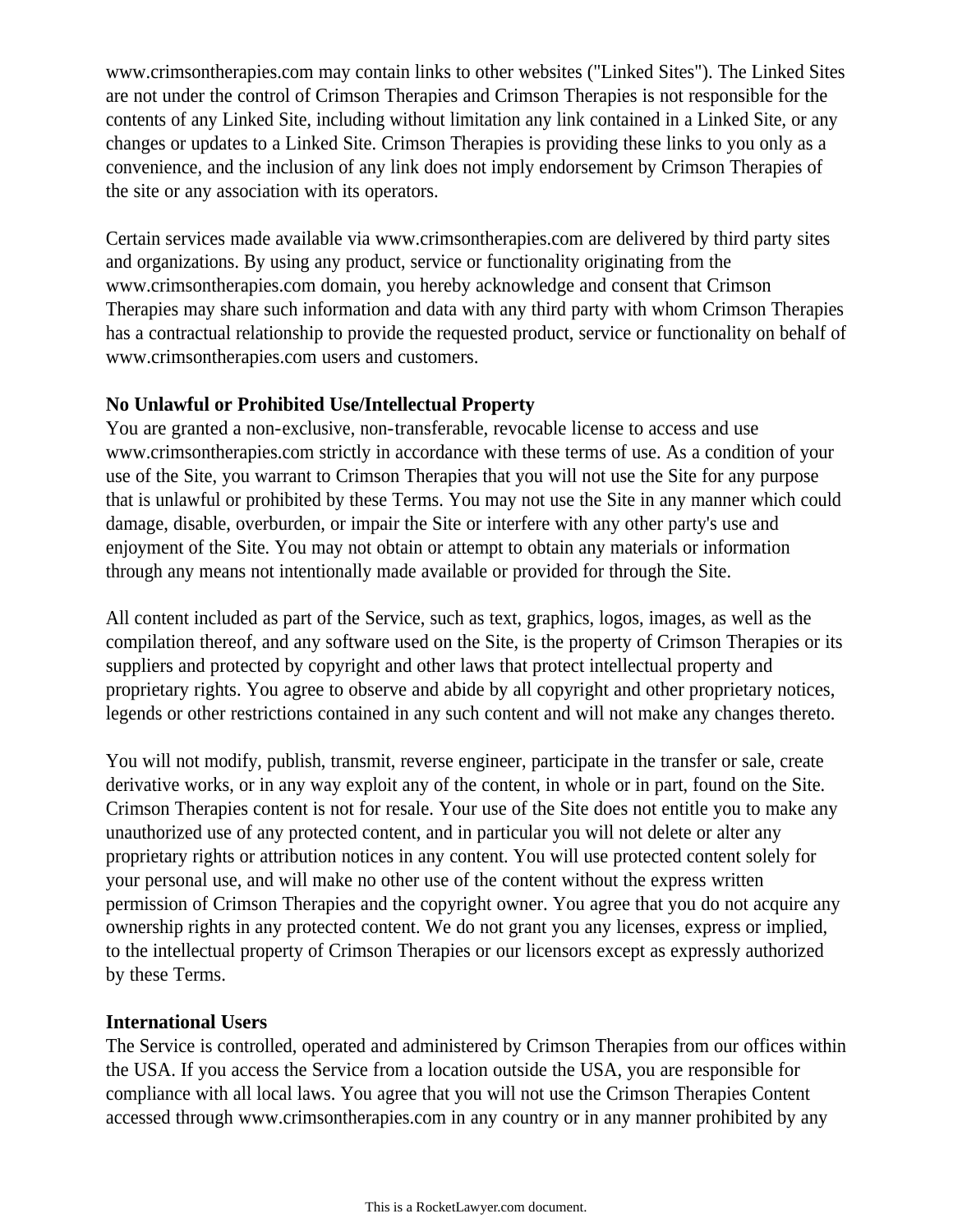applicable laws, restrictions or regulations.

#### **Indemnification**

You agree to indemnify, defend and hold harmless Crimson Therapies, its officers, directors, employees, agents and third parties, for any losses, costs, liabilities and expenses (including reasonable attorney's fees) relating to or arising out of your use of or inability to use the Site or services, any user postings made by you, your violation of any terms of this Agreement or your violation of any rights of a third party, or your violation of any applicable laws, rules or regulations. Crimson Therapies reserves the right, at its own cost, to assume the exclusive defense and control of any matter otherwise subject to indemnification by you, in which event you will fully cooperate with Crimson Therapies in asserting any available defenses.

## **Arbitration**

In the event the parties are not able to resolve any dispute between them arising out of or concerning these Terms and Conditions, or any provisions hereof, whether in contract, tort, or otherwise at law or in equity for damages or any other relief, then such dispute shall be resolved only by final and binding arbitration pursuant to the Federal Arbitration Act, conducted by a single neutral arbitrator and administered by the American Arbitration Association, or a similar arbitration service selected by the parties, in a location mutually agreed upon by the parties. The arbitrator's award shall be final, and judgment may be entered upon it in any court having jurisdiction. In the event that any legal or equitable action, proceeding or arbitration arises out of or concerns these Terms and Conditions, the prevailing party shall be entitled to recover its costs and reasonable attorney's fees. The parties agree to arbitrate all disputes and claims in regards to these Terms and Conditions or any disputes arising as a result of these Terms and Conditions, whether directly or indirectly, including Tort claims that are a result of these Terms and Conditions. The parties agree that the Federal Arbitration Act governs the interpretation and enforcement of this provision. The entire dispute, including the scope and enforceability of this arbitration provision shall be determined by the Arbitrator. This arbitration provision shall survive the termination of these Terms and Conditions.

## **Class Action Waiver**

Any arbitration under these Terms and Conditions will take place on an individual basis; class arbitrations and class/representative/collective actions are not permitted. THE PARTIES AGREE THAT A PARTY MAY BRING CLAIMS AGAINST THE OTHER ONLY IN EACH'S INDIVIDUAL CAPACITY, AND NOT AS A PLAINTIFF OR CLASS MEMBER IN ANY PUTATIVE CLASS, COLLECTIVE AND/ OR REPRESENTATIVE PROCEEDING, SUCH AS IN THE FORM OF A PRIVATE ATTORNEY GENERAL ACTION AGAINST THE OTHER. Further, unless both you and Crimson Therapies agree otherwise, the arbitrator may not consolidate more than one person's claims, and may not otherwise preside over any form of a representative or class proceeding.

## **Liability Disclaimer**

THE INFORMATION, SOFTWARE, PRODUCTS, AND SERVICES INCLUDED IN OR AVAILABLE THROUGH THE SITE MAY INCLUDE INACCURACIES OR TYPOGRAPHICAL ERRORS. CHANGES ARE PERIODICALLY ADDED TO THE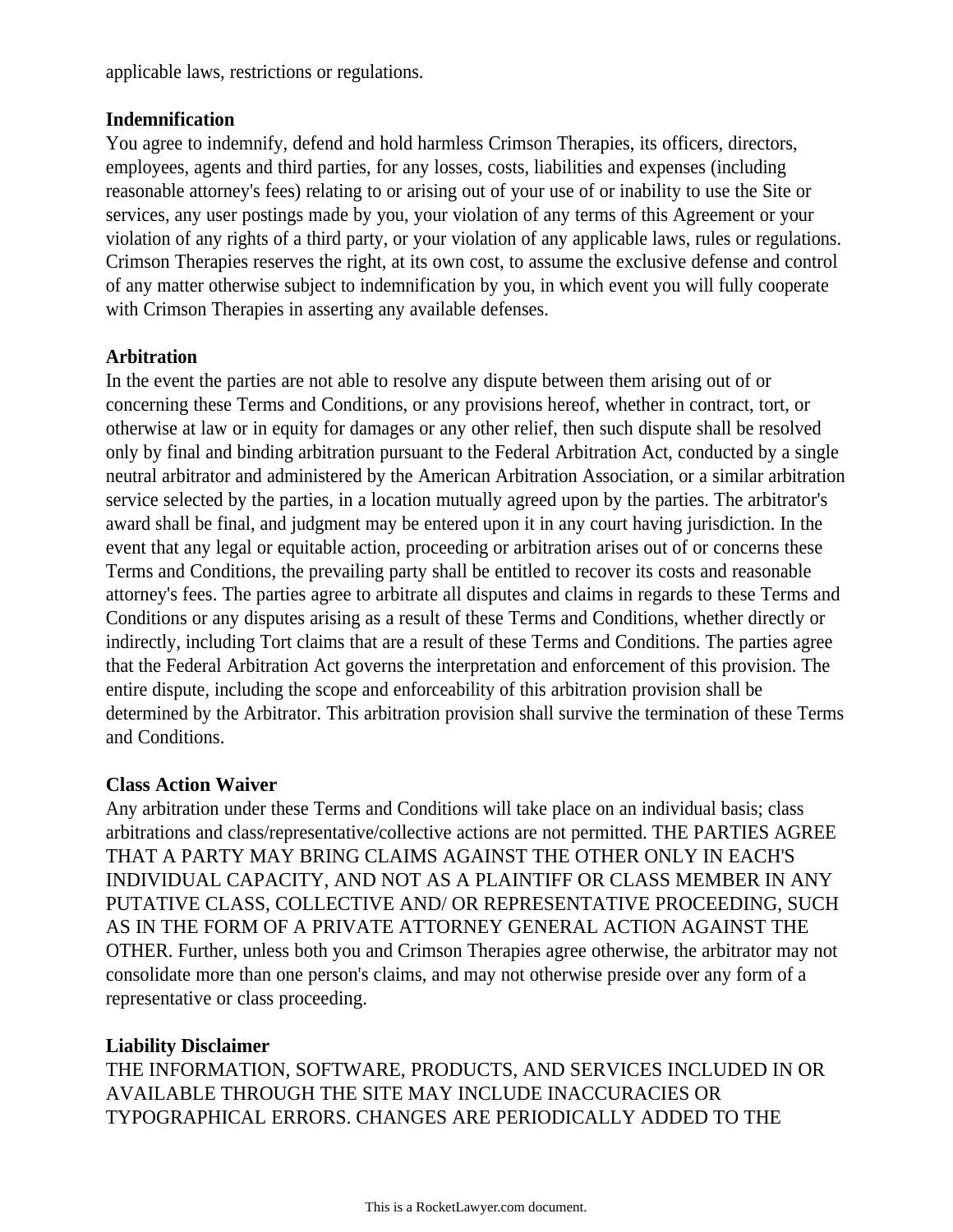INFORMATION HEREIN. CRIMSON THERAPIES AND/OR ITS SUPPLIERS MAY MAKE IMPROVEMENTS AND/OR CHANGES IN THE SITE AT ANY TIME.

CRIMSON THERAPIES AND/OR ITS SUPPLIERS MAKE NO REPRESENTATIONS ABOUT THE SUITABILITY, RELIABILITY, AVAILABILITY, TIMELINESS, AND ACCURACY OF THE INFORMATION, SOFTWARE, PRODUCTS, SERVICES AND RELATED GRAPHICS CONTAINED ON THE SITE FOR ANY PURPOSE. TO THE MAXIMUM EXTENT PERMITTED BY APPLICABLE LAW, ALL SUCH INFORMATION, SOFTWARE, PRODUCTS, SERVICES AND RELATED GRAPHICS ARE PROVIDED "AS IS" WITHOUT WARRANTY OR CONDITION OF ANY KIND. CRIMSON THERAPIES AND/OR ITS SUPPLIERS HEREBY DISCLAIM ALL WARRANTIES AND CONDITIONS WITH REGARD TO THIS INFORMATION, SOFTWARE, PRODUCTS, SERVICES AND RELATED GRAPHICS, INCLUDING ALL IMPLIED WARRANTIES OR CONDITIONS OF MERCHANTABILITY, FITNESS FOR A PARTICULAR PURPOSE, TITLE AND NON-INFRINGEMENT.

TO THE MAXIMUM EXTENT PERMITTED BY APPLICABLE LAW, IN NO EVENT SHALL CRIMSON THERAPIES AND/OR ITS SUPPLIERS BE LIABLE FOR ANY DIRECT, INDIRECT, PUNITIVE, INCIDENTAL, SPECIAL, CONSEQUENTIAL DAMAGES OR ANY DAMAGES WHATSOEVER INCLUDING, WITHOUT LIMITATION, DAMAGES FOR LOSS OF USE, DATA OR PROFITS, ARISING OUT OF OR IN ANY WAY CONNECTED WITH THE USE OR PERFORMANCE OF THE SITE, WITH THE DELAY OR INABILITY TO USE THE SITE OR RELATED SERVICES, THE PROVISION OF OR FAILURE TO PROVIDE SERVICES, OR FOR ANY INFORMATION, SOFTWARE, PRODUCTS, SERVICES AND RELATED GRAPHICS OBTAINED THROUGH THE SITE, OR OTHERWISE ARISING OUT OF THE USE OF THE SITE, WHETHER BASED ON CONTRACT, TORT, NEGLIGENCE, STRICT LIABILITY OR OTHERWISE, EVEN IF CRIMSON THERAPIES OR ANY OF ITS SUPPLIERS HAS BEEN ADVISED OF THE POSSIBILITY OF DAMAGES. BECAUSE SOME STATES/JURISDICTIONS DO NOT ALLOW THE EXCLUSION OR LIMITATION OF LIABILITY FOR CONSEQUENTIAL OR INCIDENTAL DAMAGES, THE ABOVE LIMITATION MAY NOT APPLY TO YOU. IF YOU ARE DISSATISFIED WITH ANY PORTION OF THE SITE, OR WITH ANY OF THESE TERMS OF USE, YOUR SOLE AND EXCLUSIVE REMEDY IS TO DISCONTINUE USING THE SITE.

#### **Termination/Access Restriction**

Crimson Therapies reserves the right, in its sole discretion, to terminate your access to the Site and the related services or any portion thereof at any time, without notice. To the maximum extent permitted by law, this agreement is governed by the laws of the State of Florida and you hereby consent to the exclusive jurisdiction and venue of courts in Florida in all disputes arising out of or relating to the use of the Site. Use of the Site is unauthorized in any jurisdiction that does not give effect to all provisions of these Terms, including, without limitation, this section.

You agree that no joint venture, partnership, employment, or agency relationship exists between you and Crimson Therapies as a result of this agreement or use of the Site. Crimson Therapies's